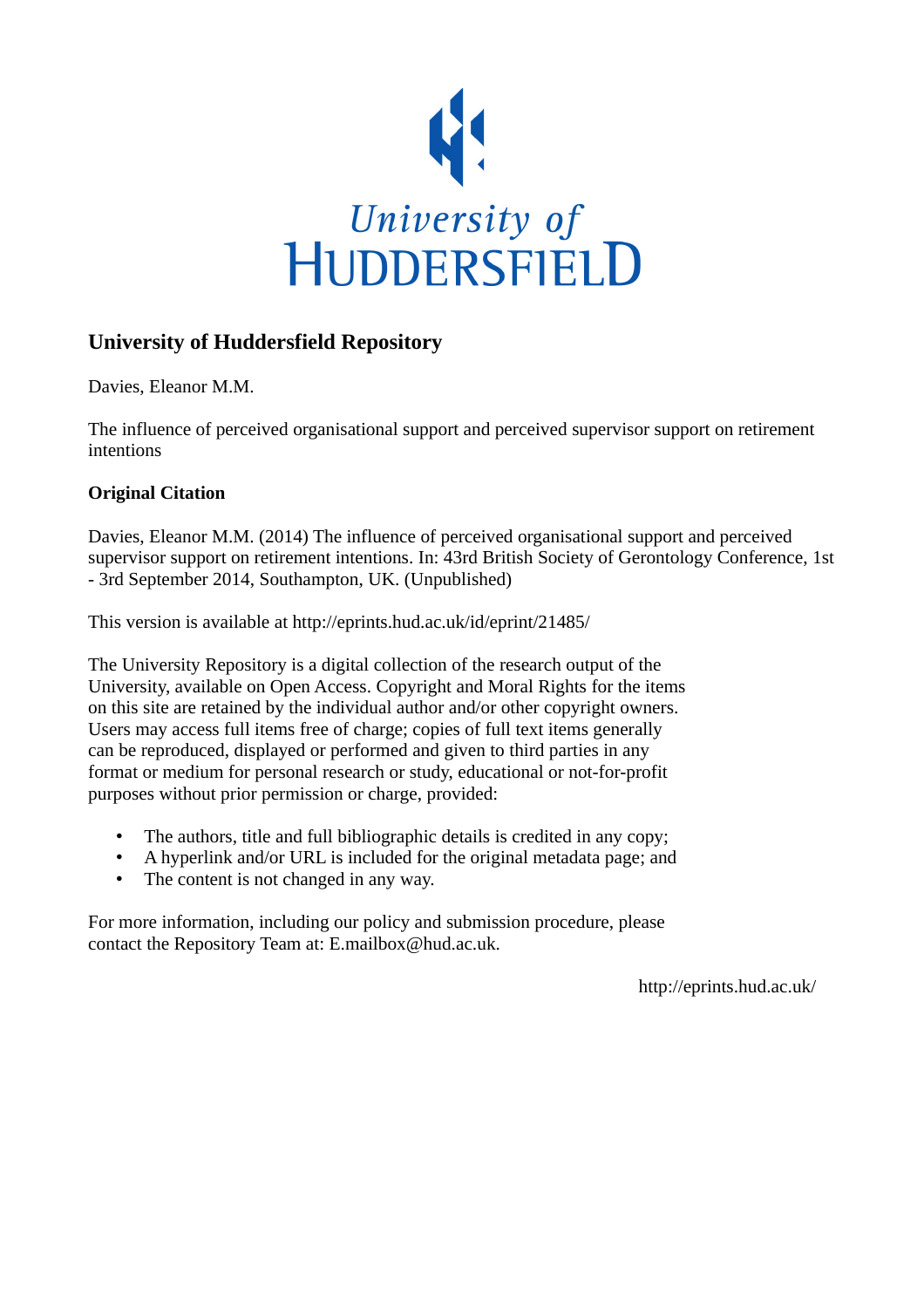The influence of perceived organisational support and perceived supervisor support on retirement intentions

> Dr Eleanor Davies Work, Age and Retirement Research Network The Business School, University of Huddersfield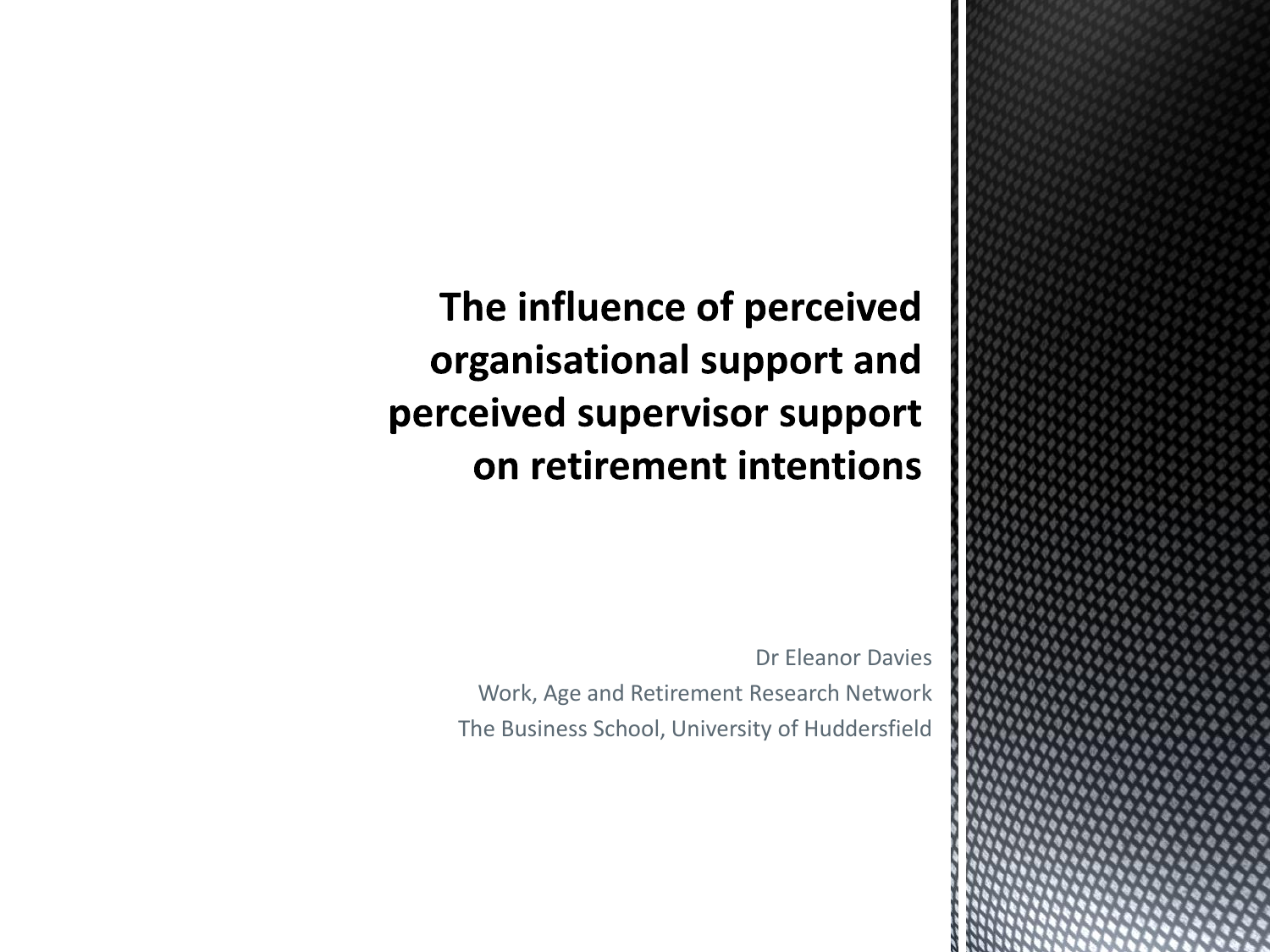### **Background**

- Retirement is complex decision institutional arrangements, personal, familial and professional factors
- Most retirement research from the occupation psychology and HR perspectives has focused on characteristics of the individual (e.g. role identity and work attachment theory), rather than on the nature of the work or social environment of the employee.
- **Better understanding of the influence of the** organisational environment on individual choices is needed, both in terms of theory development and from a practitioner perspective if they are to encourage extended working life.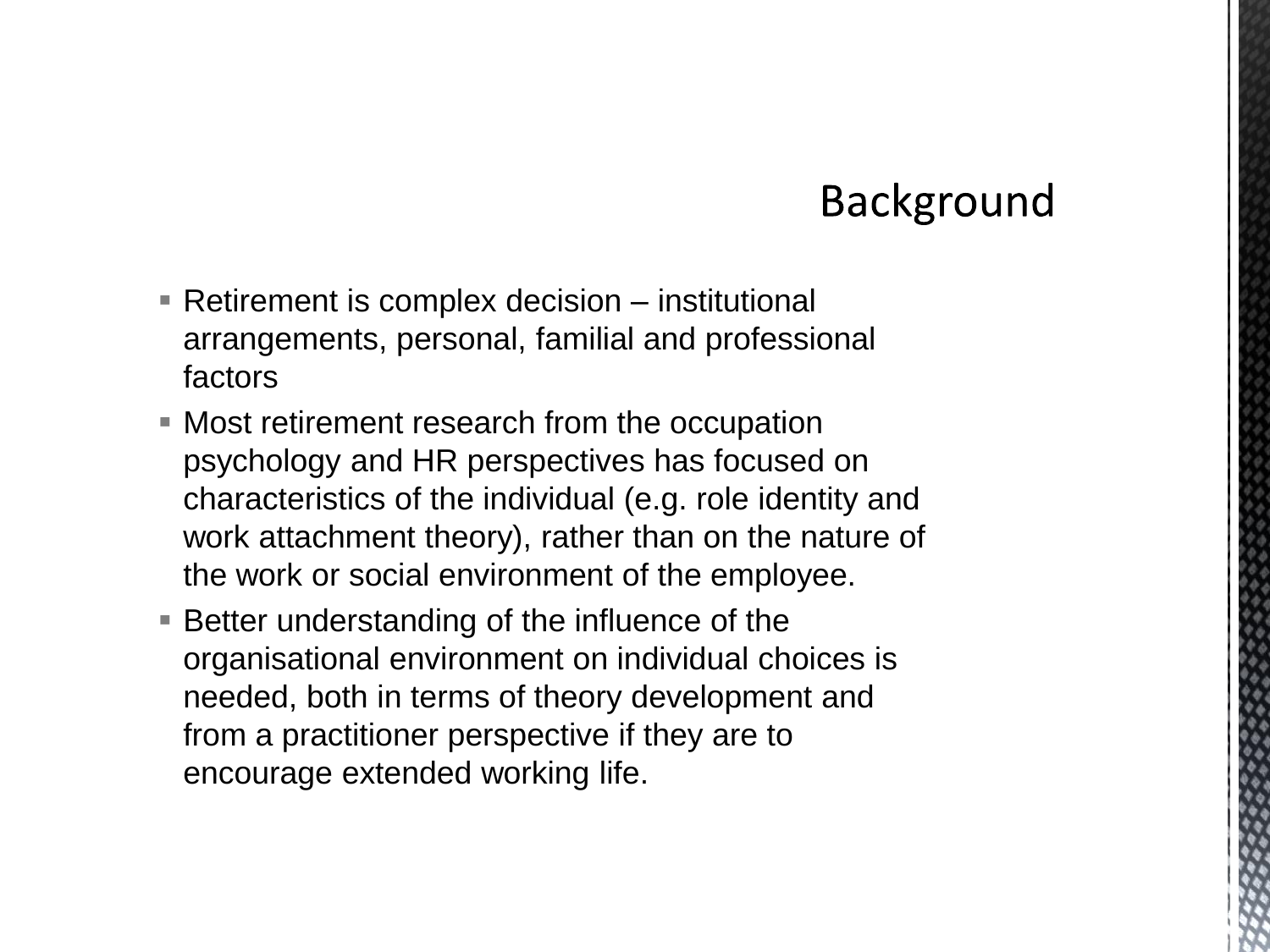### Aims of paper

- 1. Explore similarities and differences between retirement and turnover.
- 2. Develop theoretical propositions for investigating perceived organisational support (POS) and perceived supervisor support (PSS) and retirement intentions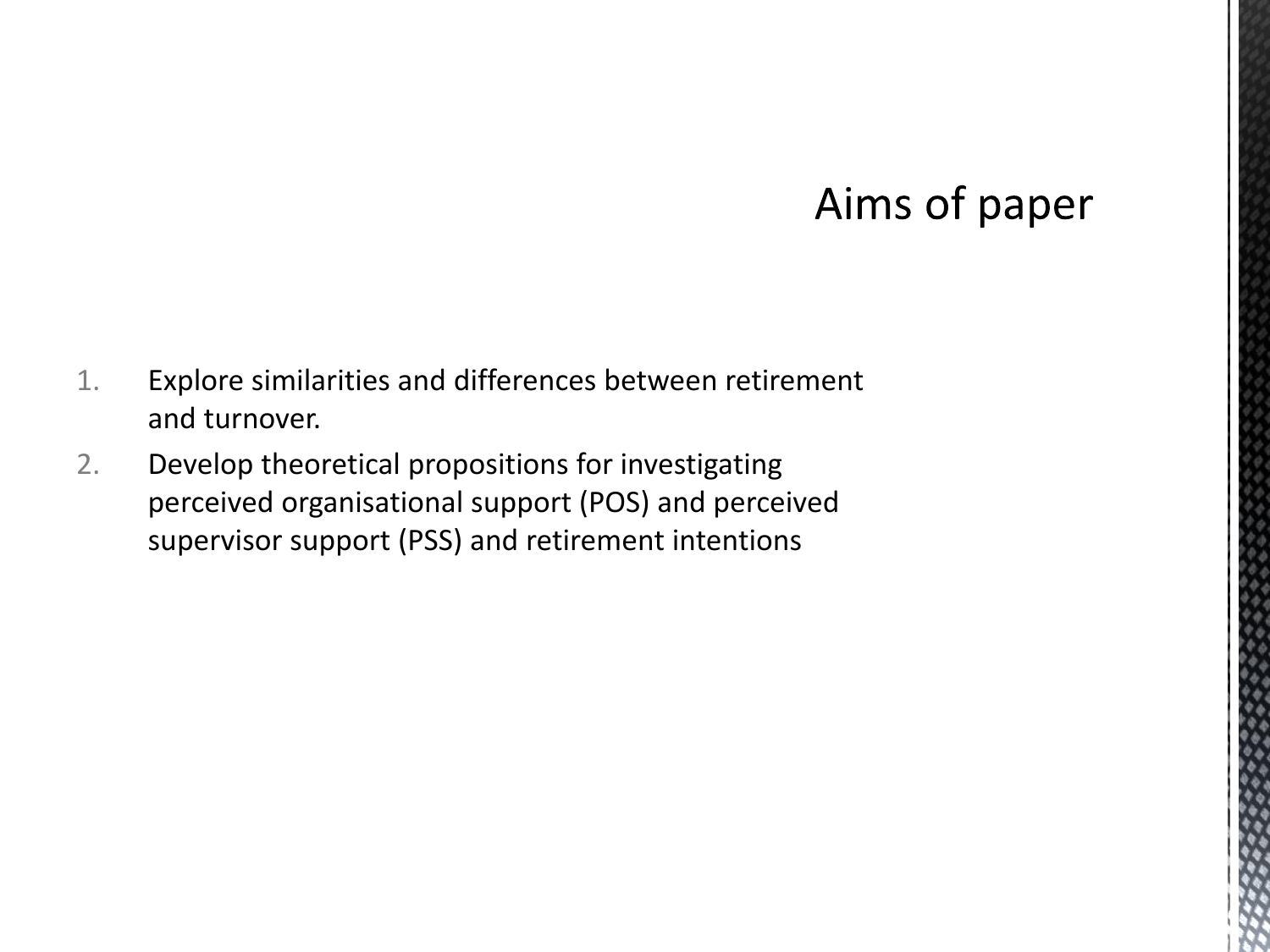# Turnover and Retirement

| <b>Turnover</b> | Retirement |
|-----------------|------------|
| Yes             | Yes        |
| Yes             | <b>Yes</b> |
| <b>No</b>       | Yes $(?)$  |
| <b>No</b>       | Yes        |
| <b>No</b>       | Yes        |
|                 |            |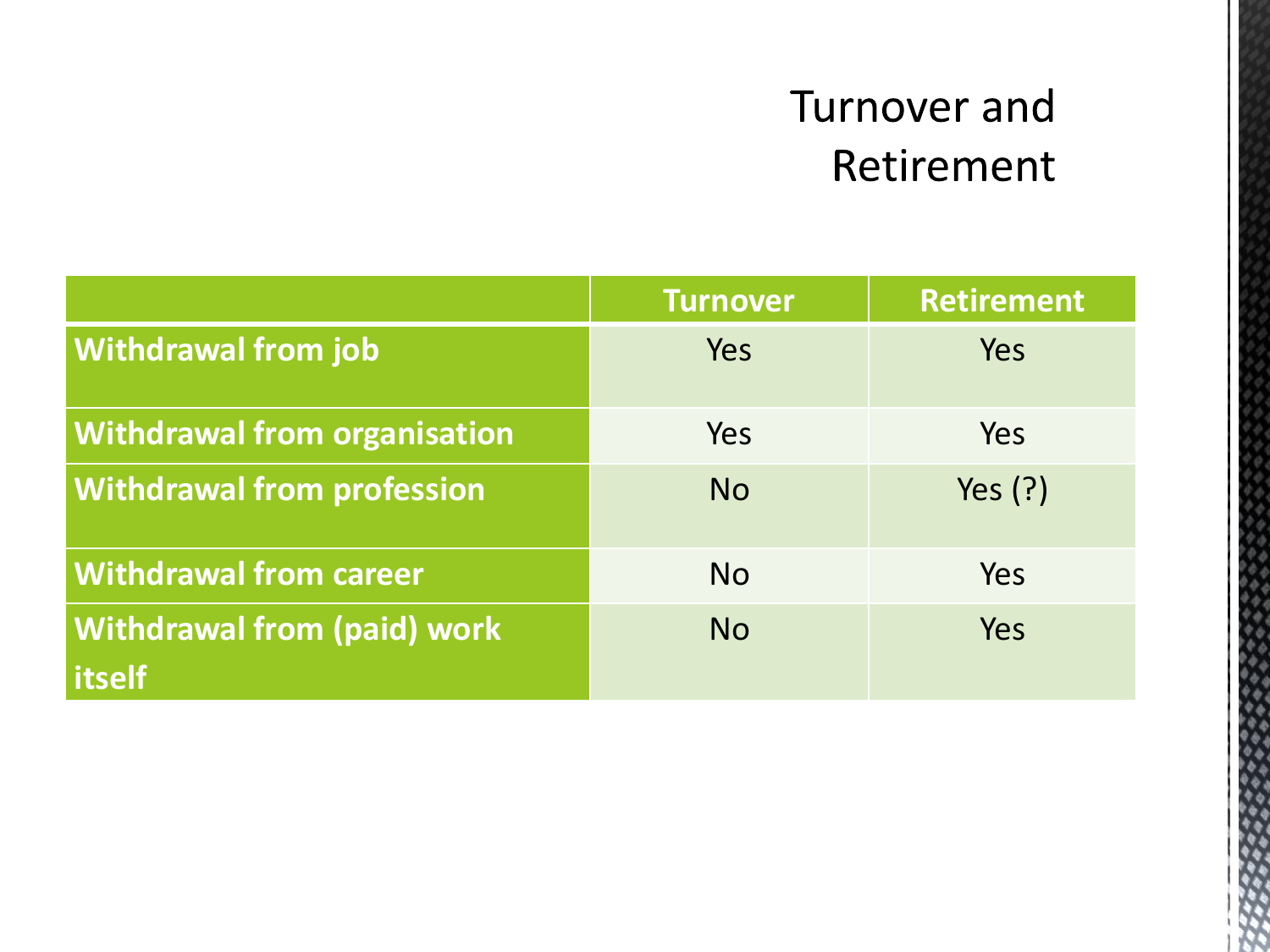### **Empirical evidence**

- A number of studies have investigated whether retirement and turnover are distinct constructs (Adams & Beehr, 1998; Hanisch & Hulin, 1990; Münderlein et al., 2013; Schmidt & Lee, 2008)
- Broadly, personal characteristics (financial considerations, age and health) add more to the explanation of retirement intentions (Münderlein et al., 2013).
- Work characteristics (e.g. job characteristics) better explain turnover intentions than retirement intentions.
- However, organisational motivators can increase older workers' labour market participation.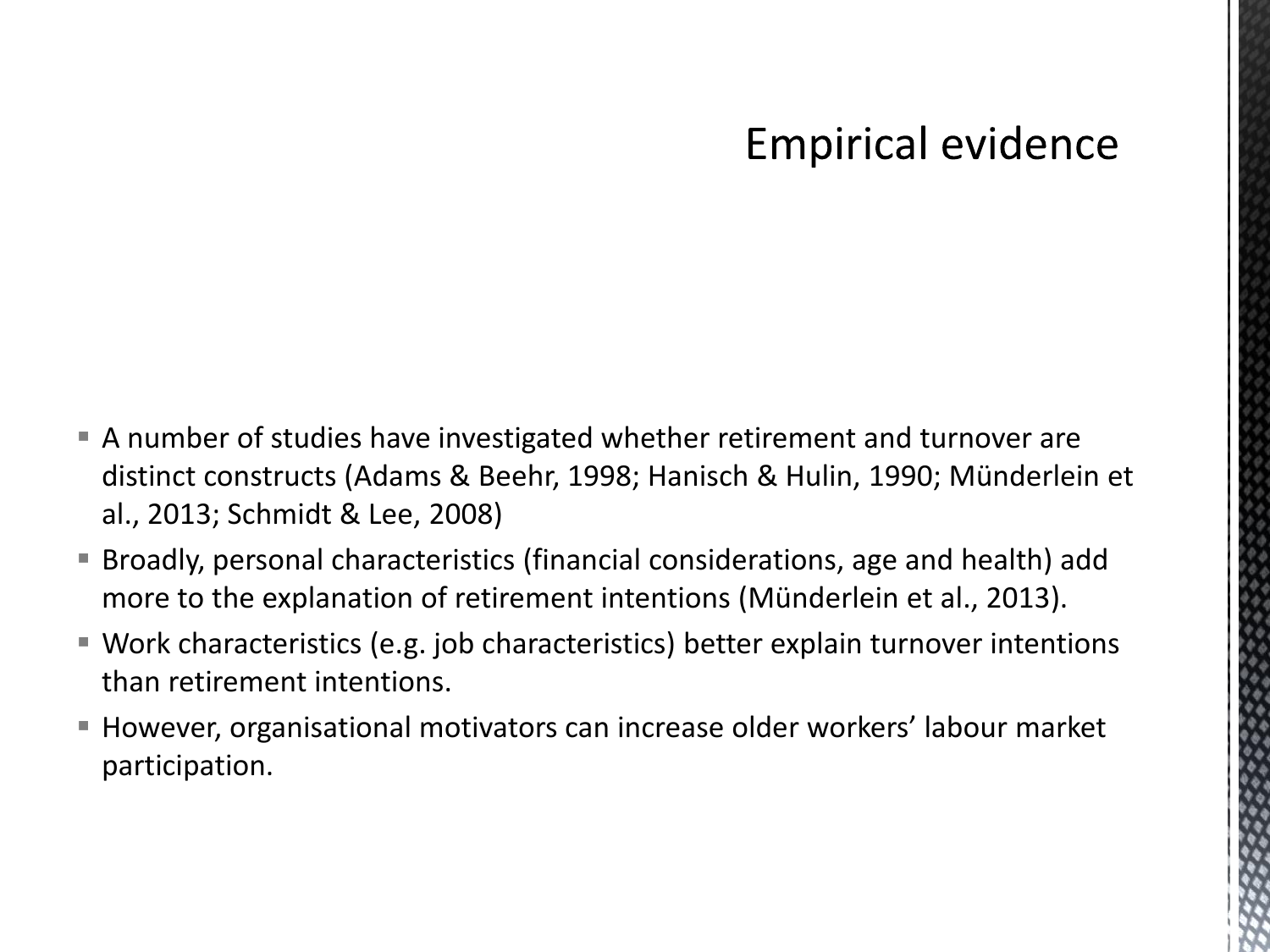Organisational support and retirement intentions

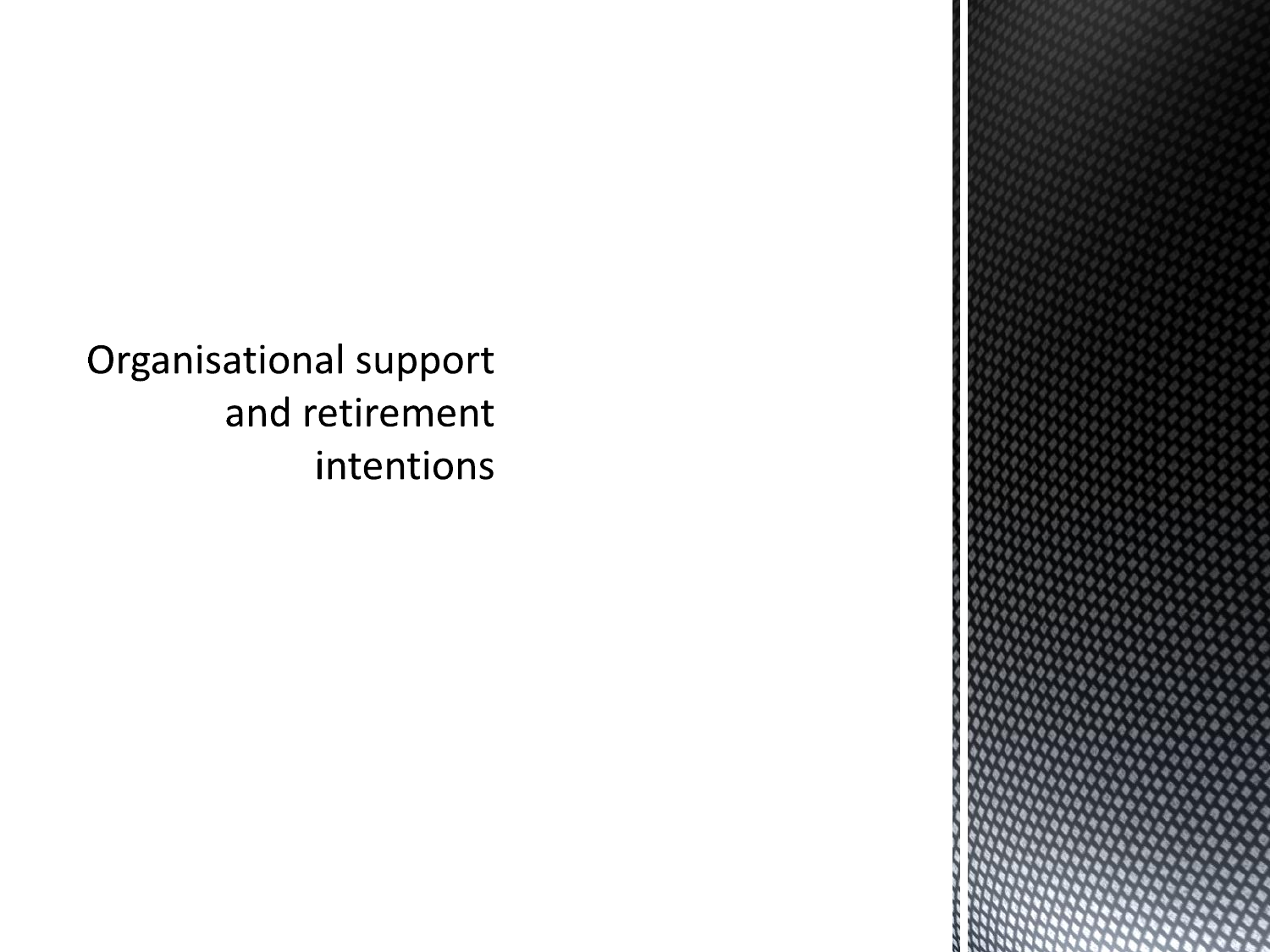## Perceived organisational support (POS) and turnover intention

- POS is an employee's global belief concerning the extent to which an employee believes that the organisation values their well-being. Support can be through tangible benefits (e.g. wages) or intangible (care, respect, collegiality).
- Links between POS and turnover intention have been established.
- Causal explanations have been through
	- Affective commitment (Wayne et al 1997; Rhoades et al 2001; Rhoades and Eisenberger, 2002 and Maertze et al 2007) and Chinese settings (Newman, Thanacoody, & Hui, 2011).
	- Reciprocity / social exchange (normative commitment) (Maertz, Griffeth, Campbell, & Allen, 2007)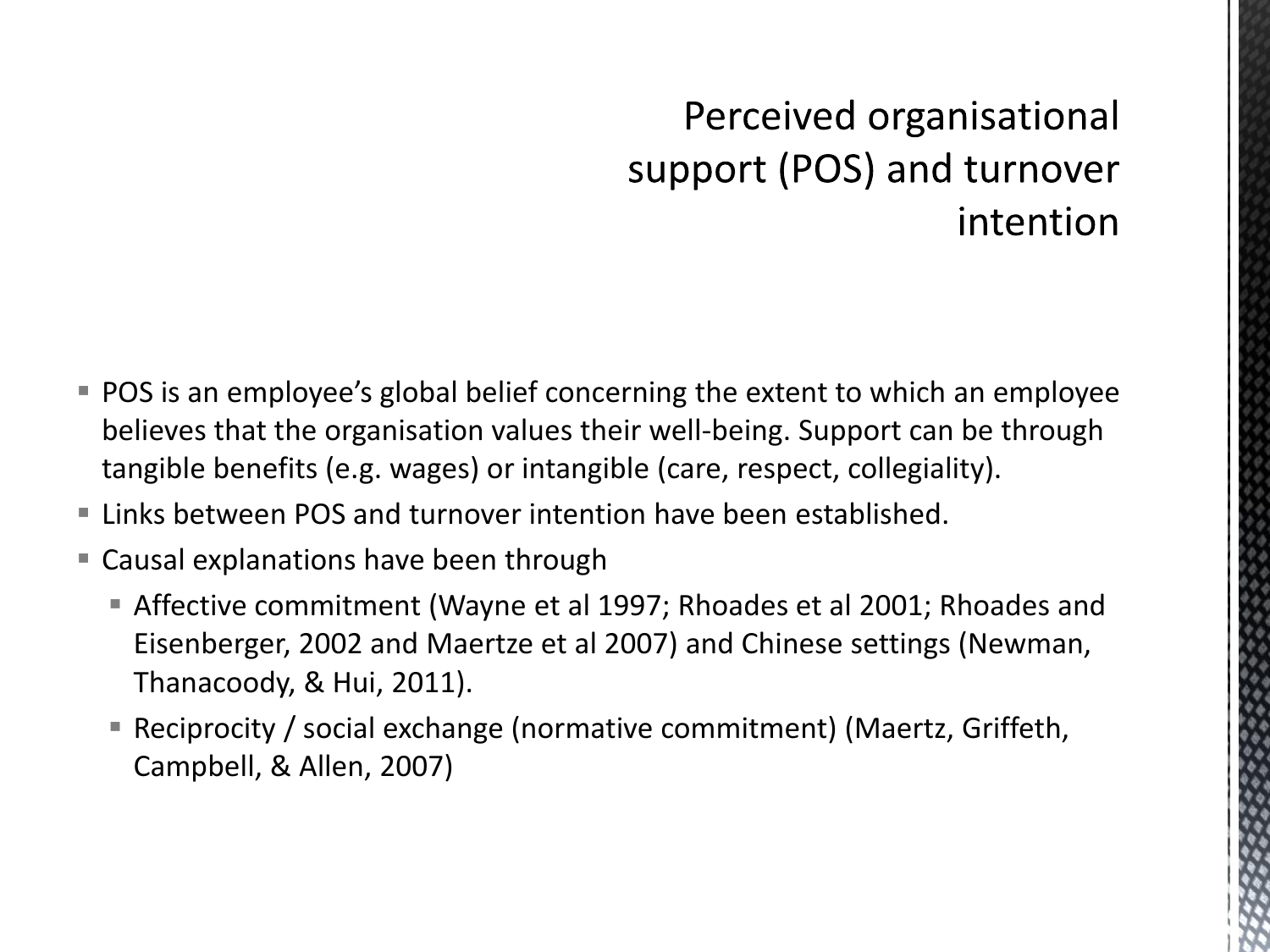## **Extending perceived** organisational support (POS) to retirement intention

- No studies have looked at whether POS is linked to retirement intentions.
- As choices available to older workers increase, it follows that the relationship with the employer will influence decision making.
- Older workers who feel supported by their organisation are more likely to derive positive feelings (affective commitment) and so be motivated to delay retirement (extend working life).
- **The reciprocity principle might not apply in a similar manner to** retirement intention as to turnover intention due to social expectations of retirement at around age 65.

#### **Propositions**

- **There is a positive relationship between POS and retirement intention.**
- **POS effects on retirement intention will be mediated by affective commitment, but not by normative commitment.**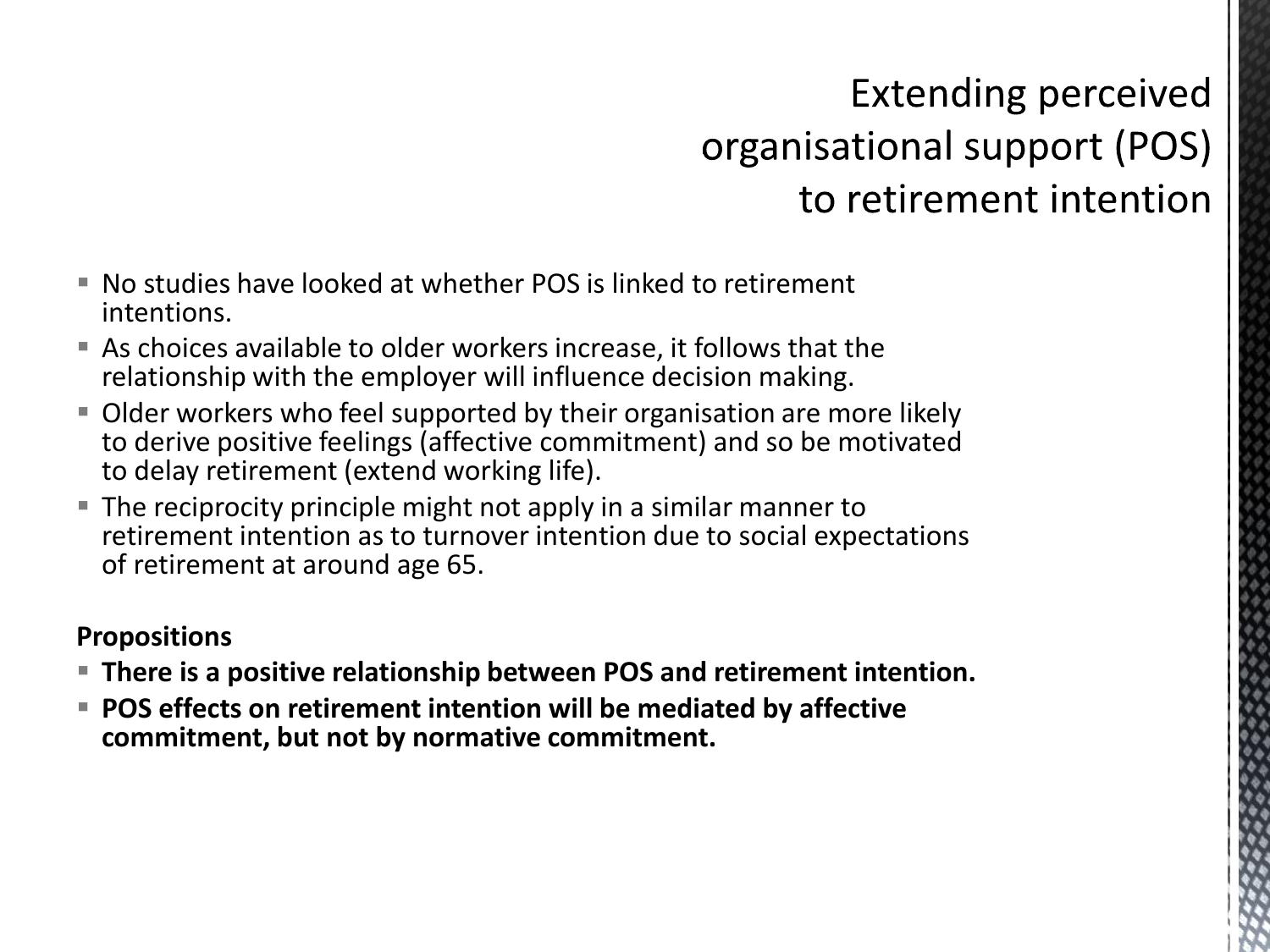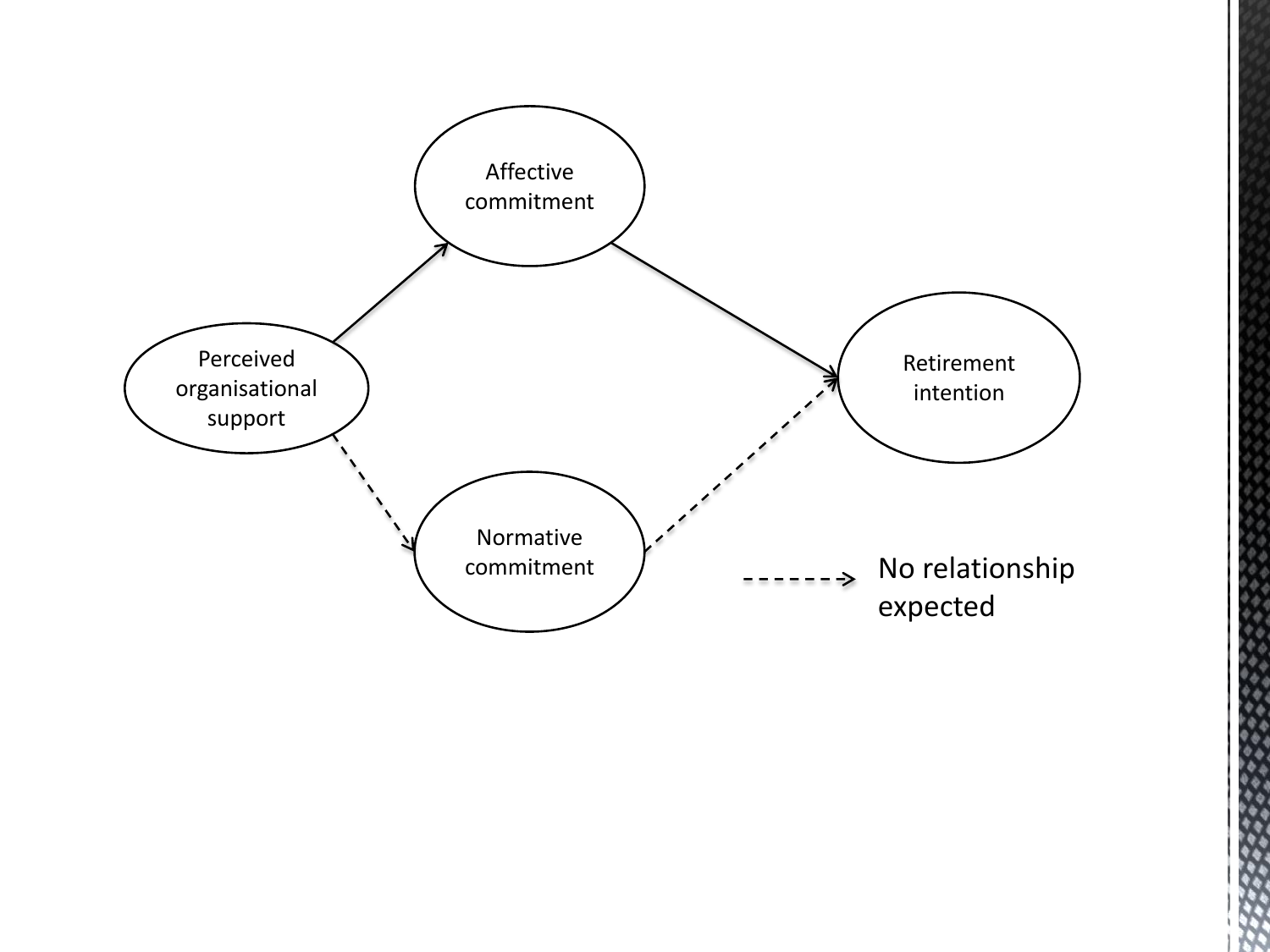## Perceived supervisor support (PSS) and turnover intention

- **PSS refers to the view that employees develop concerning the degree to** which supervisors value their contributions and care about their well-being (Kottke and Sharfinska, 1988).
- Two perspectives support has been found for both in relation to turnover
	- Supervisors embody the organisation itself employees interpret treatment by their managers as representing the employer more generally.
	- Supervisors engender their own attachments. Commitment, mentoring and coaching and LMX theories suggest that supervisor support. Developed relationships are characterised by support, trust, information sharing, liking, respect and reciprocal influence.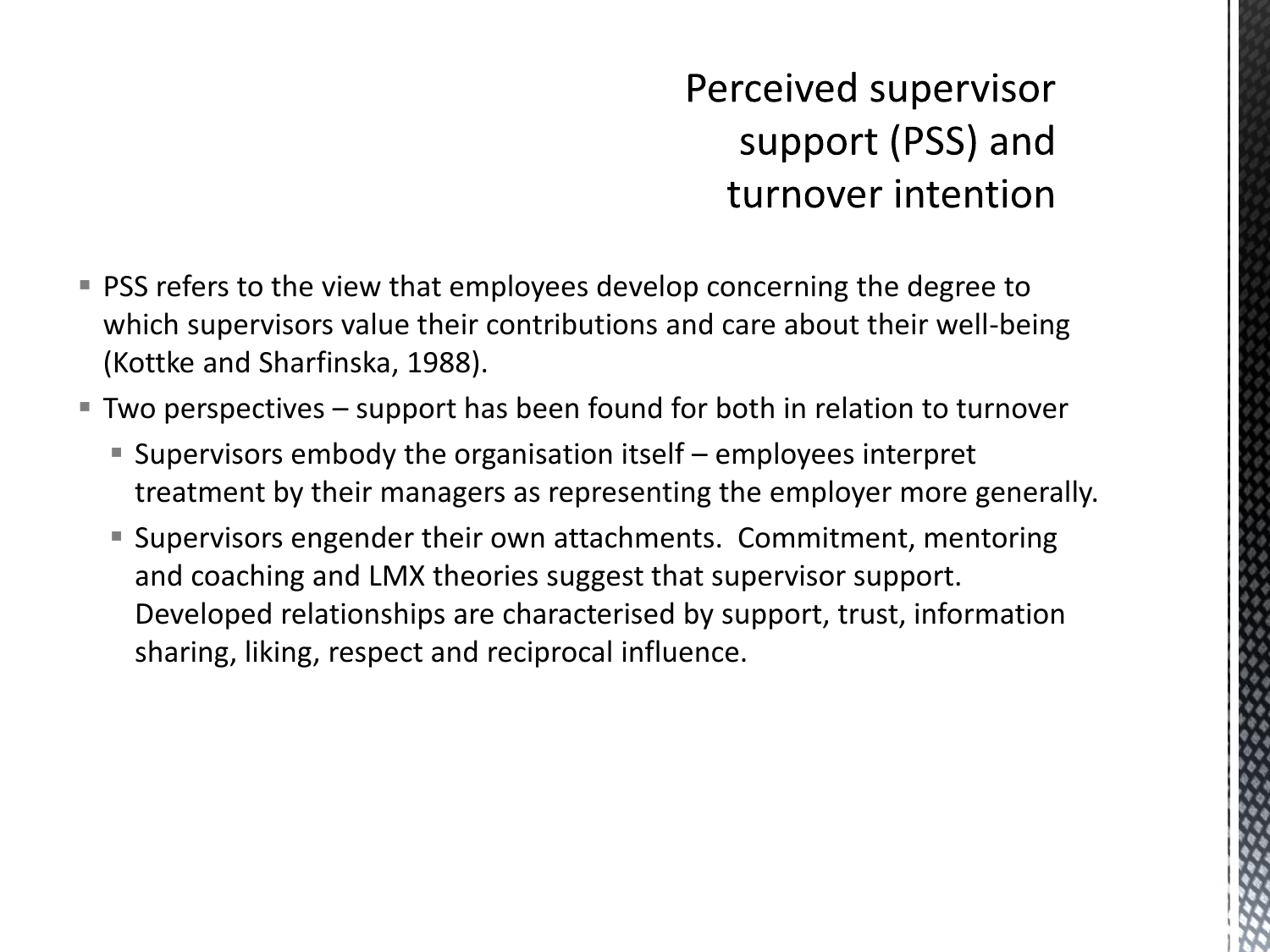**Extending perceived** supervisor support to retirement intentions

- Theoretically, line managers and supervisors have a significant role to play in retirement choices:
	- Availability of alternative working patterns
	- Advice, support, motivation and encouragement of staff (Henkens and van Dalen, 2011)
	- Timing of retirement.
	- Work climate

#### **Propositions**

- **PSS** is positively associated with the retirement intention
- **PSS effects on retirement intentions will be partially moderated by POS**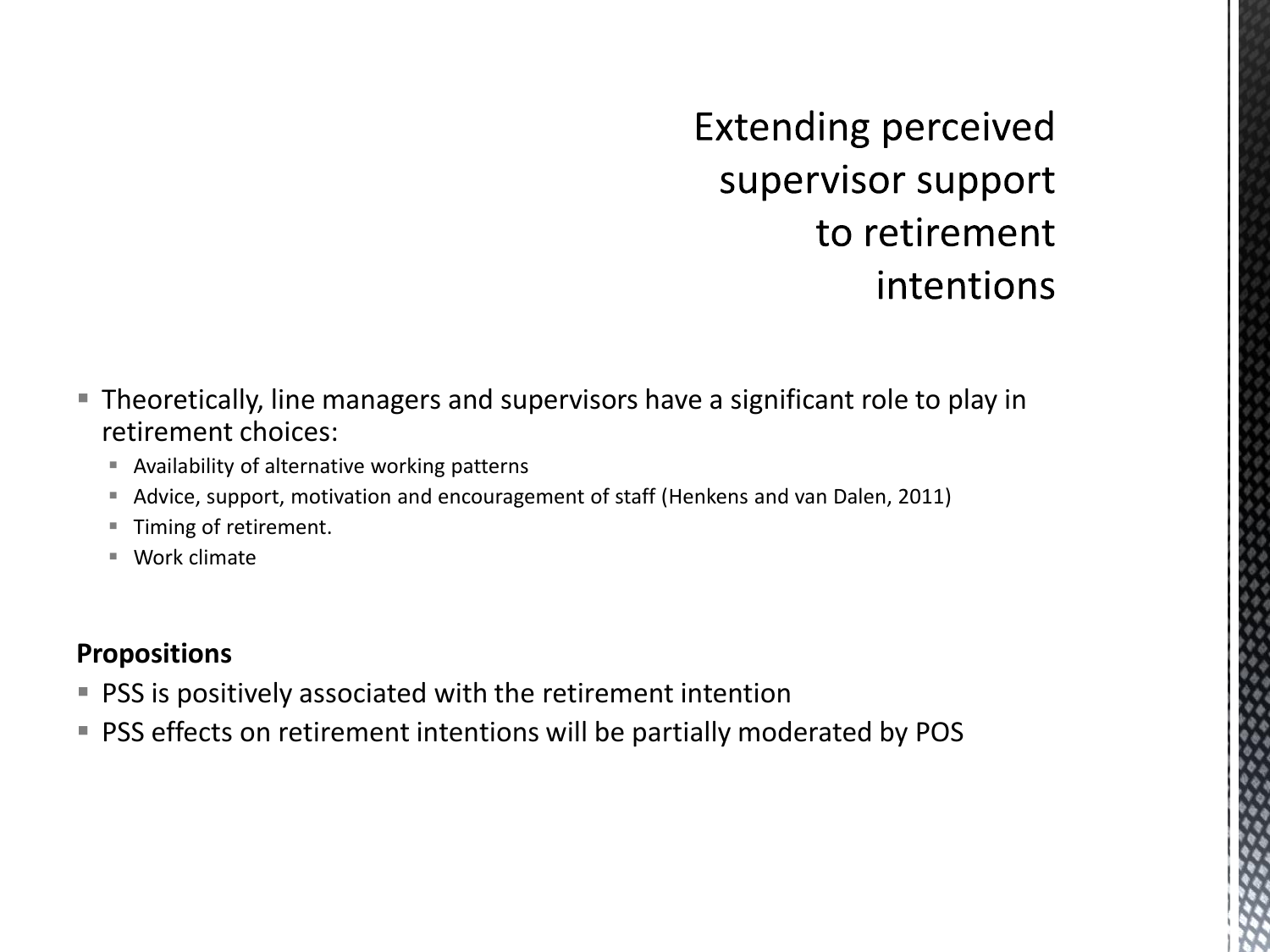### Proposed model

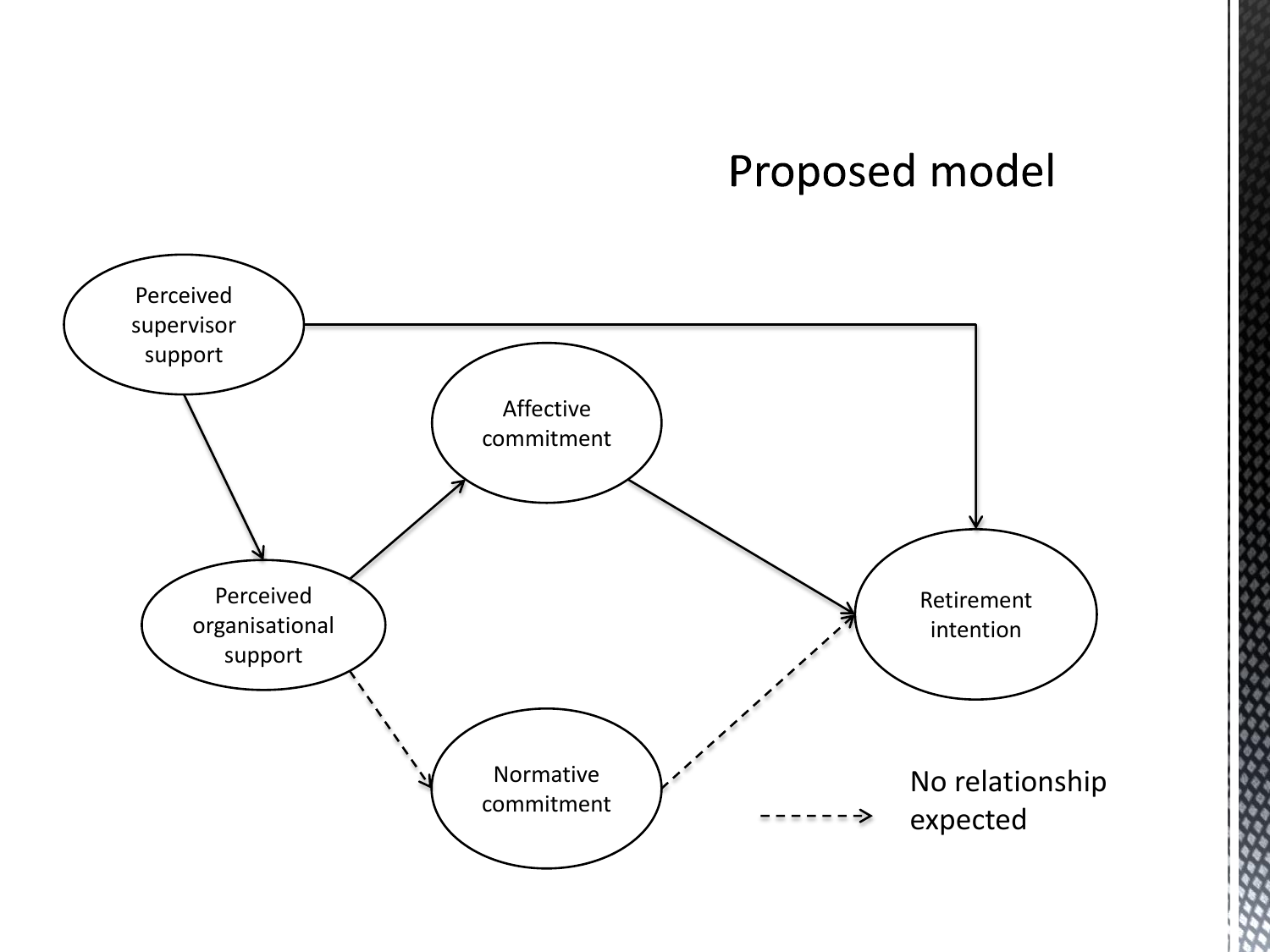- **The life course perspective draws** heavily on the education – work retirement model
- Whilst this still remains strong, the relatively clear markers between work and retirement, symbolised by mandatory retirement ages, have made the meaning more complex
- Employees have to decide *when* to retire and *how*
- *Who decides what 'retirement' is?*

What do we mean by retirement intention?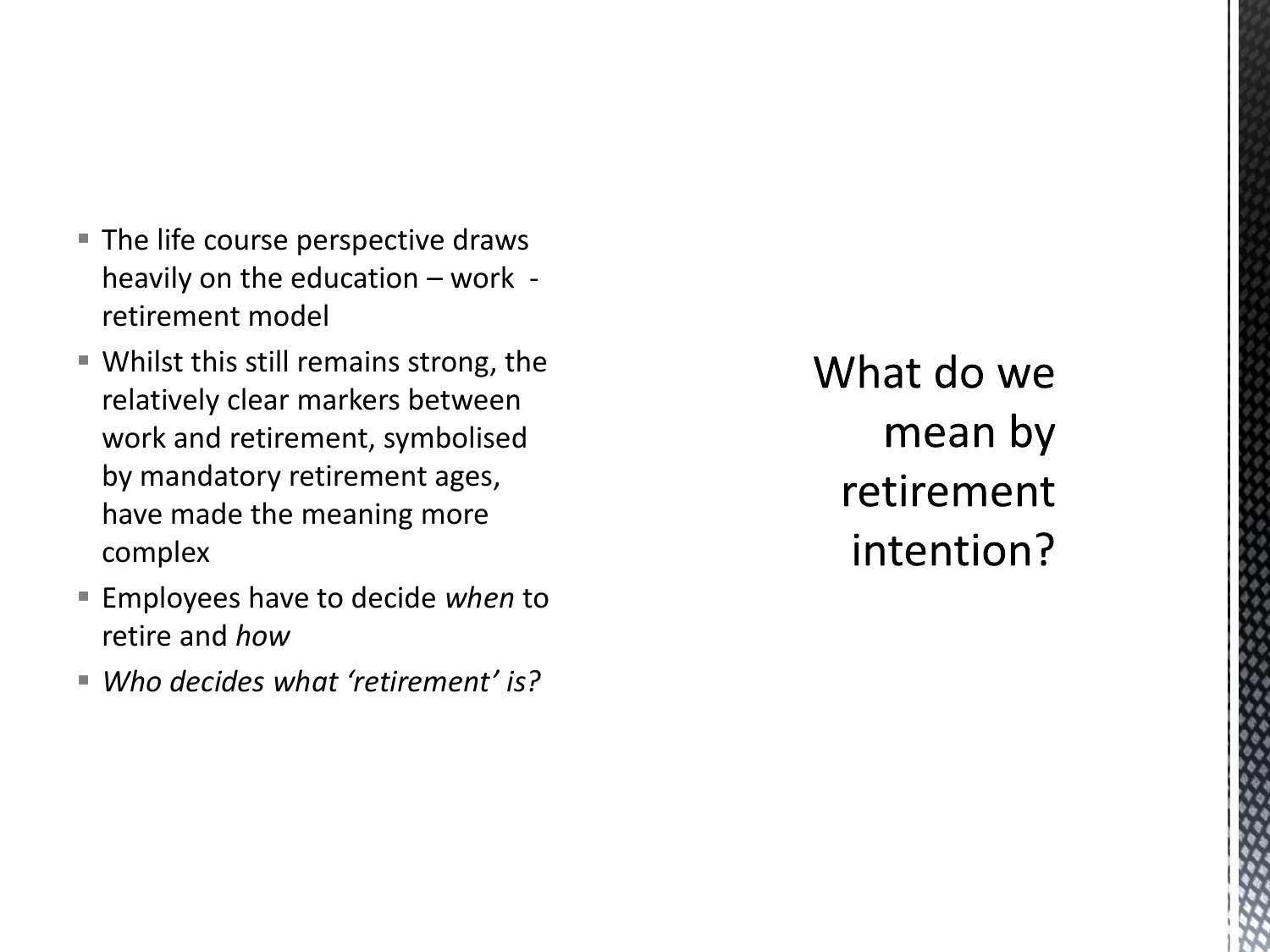# Retirement is a fuzzy concept

#### Withdrawal

- Move jobs / switch employer (resignation)
- **Retire (retirement resignation)** 
	- Early (pre-65)
	- $\blacksquare$  On time

#### Remain 65+

- **Extend working life** 
	- Full time  $/$  part time
	- **Same or modified form**
	- Wind down
- **Intention to past state pension age**
- Retire 'late' / defer retirement